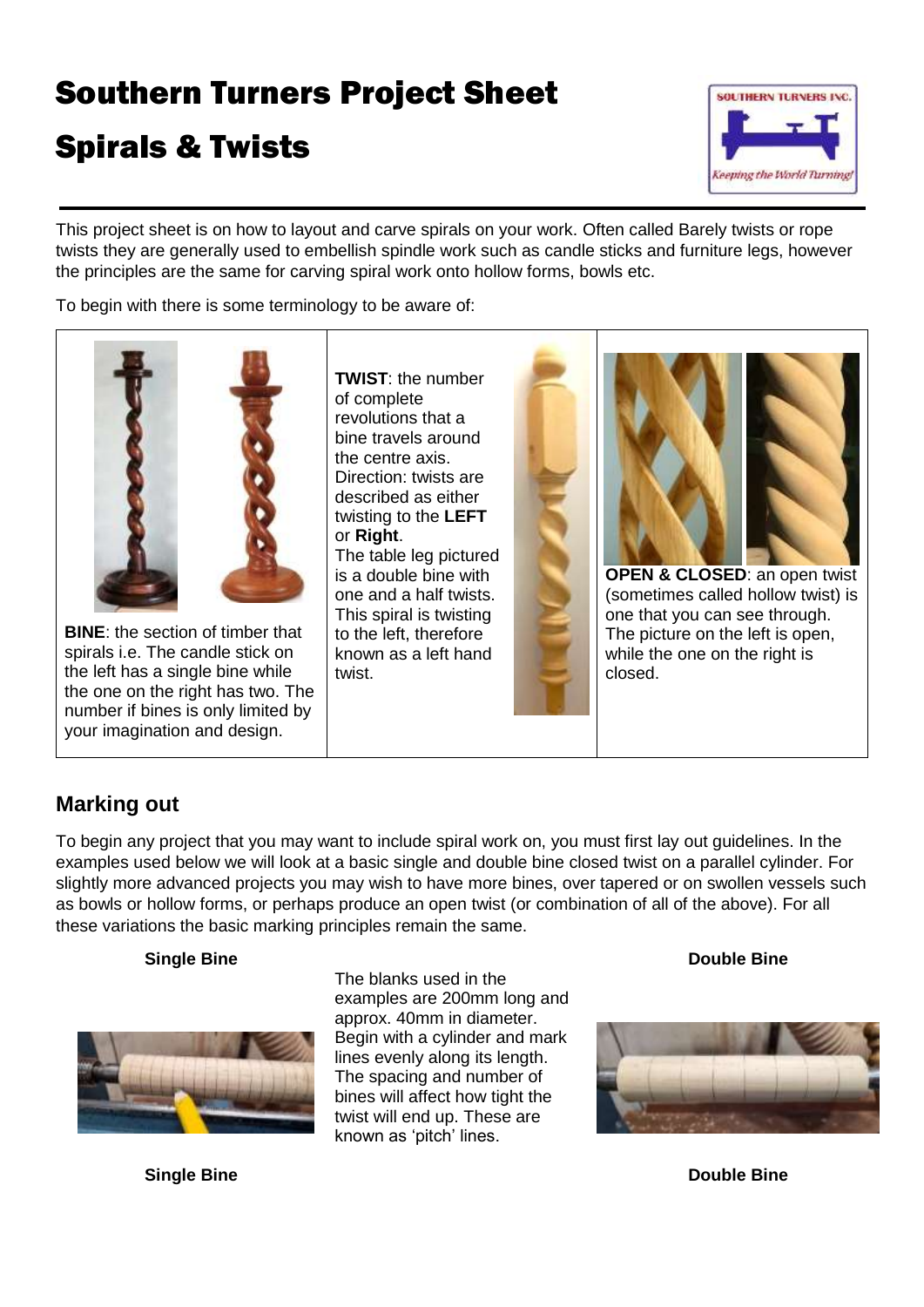

Set your tool rest at about centre height and draw lines along the spindle to mark the diameter into even quarters. Larger diameter projects will require more division lines, but keep them evenly spaced. If you are planning on a 3 bine twist, divide your spindle into thirds (or multiples of). See 'tips' at the end of this project sheet for help in doing this.



Mark diagonal lines to join the corners of the squares and continue around the spindle. With the double bine spiral, mark a second line opposite your first line. Indicated in green on the picture to the right.

If you were to lay the designs out flat, they would look like these.



Using a fine-toothed handsaw cut along your diagonal lines. Try to maintain a constant depth, as these cut lines give your rasps and files something to follow and indicate how deep to go. It may help to stick a piece of tape along your saw to act as a depth indicator.











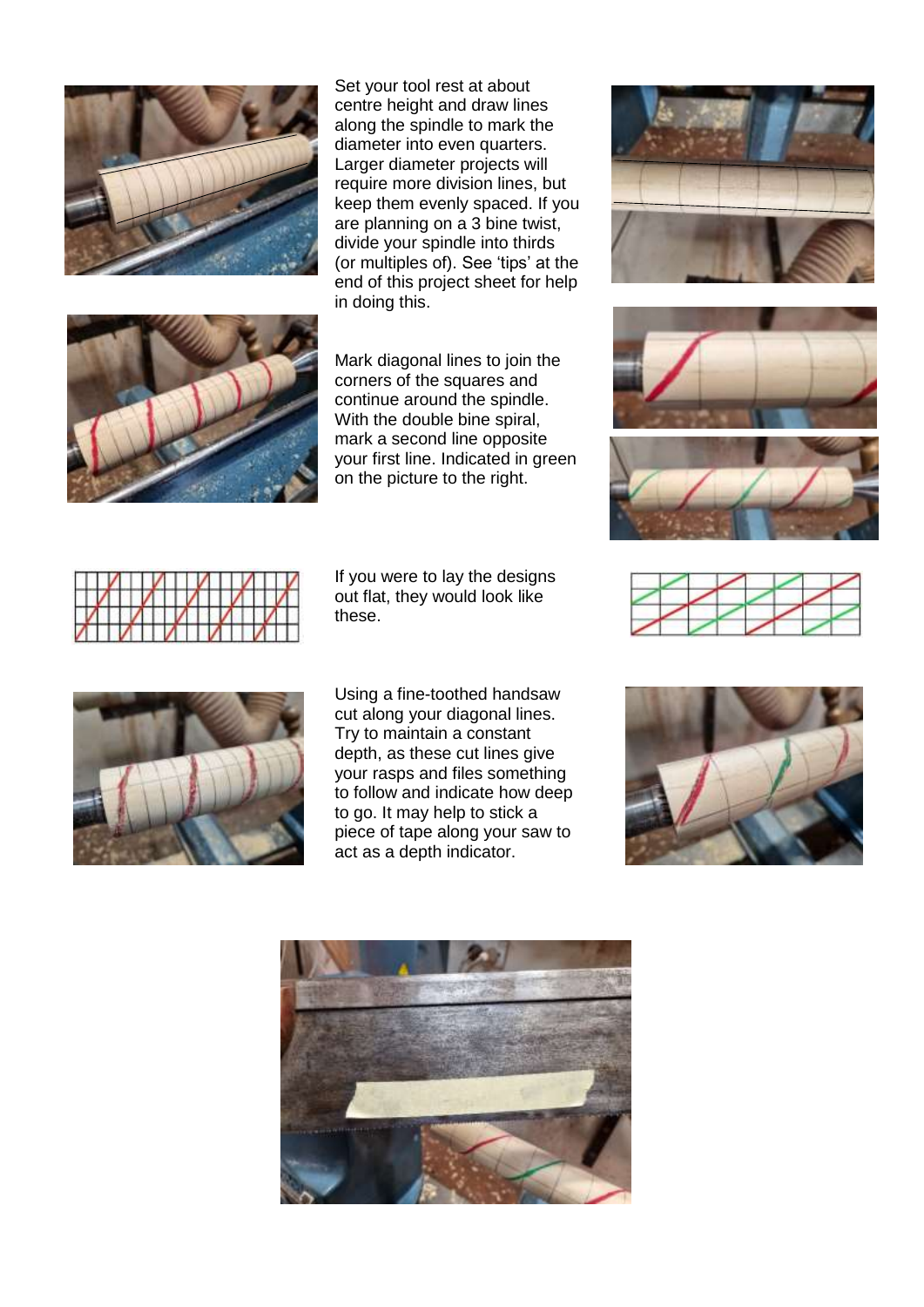# **Carving**

When carving or 'cutting out' your spirals it is preferred to cut the timber with the grain, as cutting against it will produce grain tear out, which may not be repairable and ruin your project.

In the picture below the timber grain is represented by the horizontal black lines, with the diagonal clear void in the middle representing our saw cut lines. If we cut the timber in the direction of the blue arrows the shorter wood grains are being supported by the longer wood grains, however cutting the opposite direction offers no grain support, and will cause tear out.



### **SHORT GRAIN Single Bine**



Using the principle discussed above to guide your cut direction, begin removing wood with your rasp or file using the saw cut as a guide. Orientate the timber and start from which ever end is more comfortable for you. Cut down to your saw cut depth.

**LONG GRAIN** 

**Double Bine**





When you have completed roughing one side, flip the timber around and rough out the remaining side.





Using finer rasps or files, continue to refine and smooth the shape, try to ensure an even depth and radius on your bines.